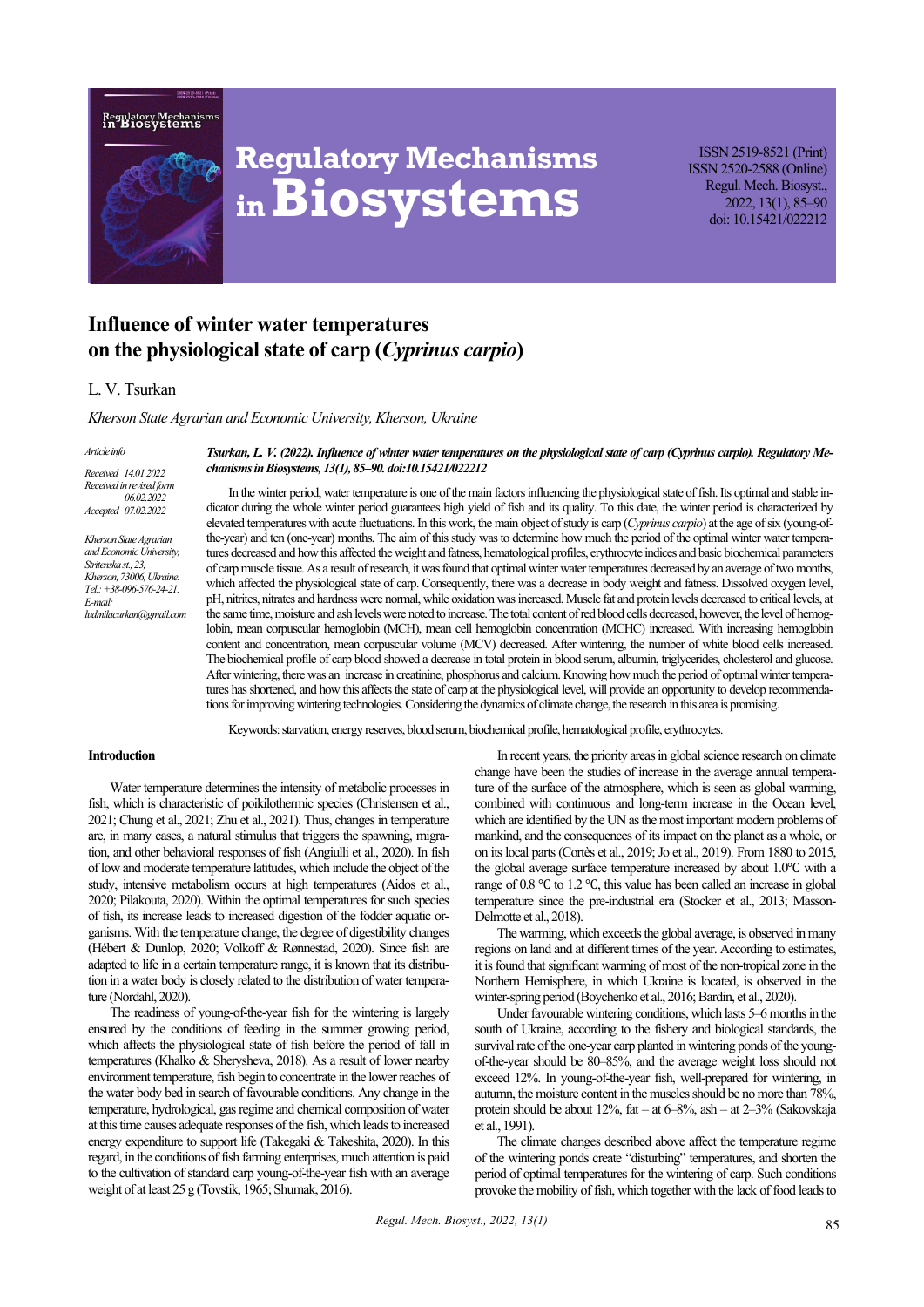loss of organism reserves, depletion and increasing of mortality during the process of wintering. Due to this hypothesis, the aim of the article is to determine the dynamics of changes in the main fish farming indicators and biochemical parameters of muscle tissue of carp fish stocked in the period before and after the wintering, under the influence of astatic water temperatures.

#### **Materials and methods**

The principles of bioethics were used in the research. Before conducting measurements of carp and blood sampling, fish taken from the pond were immersed in 5 g of NaCl  $L^{-1}$  for 5–10 min to alleviate or reduce the osmoregulatory dysfunction by reducing the gradient between water and fish blood during the period of stress (Wurts, 1995; Harmon, 2009). All the described experiments were approved by the Academic Council of Kherson State Agrarian and Economic University and conducted in accordance with the Recommendations of the Council of the European Union (2010/63/EU) for the use of research animals and guidelines principles ARRIVE (NC3R). The object of the research was carp (*Cyprinus carpio* Linnaeus, 1758) at the age of six (young-of-the-year) and ten (oneyear) months. The fish farming, biochemical and hematological indicators of fish were the subject of the research. Direct research was carried out at a fish farm in the south of Ukraine in the ponds used for the wintering of carp fish stocking. Carp at the age of six months were placed into a pond with capacity of  $1 \text{ m}^3$  for the period of wintering. The density of the fish planting was set at a rate of 450 specimens per hectare, thus, 19 specimens were planted into the pond. To determine the fish farming indicators of fish, biochemical parameters of blood serum, its morphological and functional indicators, and biochemical parameters of muscle tissue in laboratory conditions, 15 specimens of young-of-the-year fish and all one-year fish which have survived the wintering were selected, thus, the total sample was 30 specimens. The processing of experimental material was carried out at the end of the growing season, with a decrease in water temperature to 10 ℃, before transferring to the wintering ponds, and in post-winter period, at a water temperature of 10 ℃, before transferring fish to the fattening pond. The water temperature was determined twice a day by means of a submerged temperature water sensor with a wireless combination to an automatic professional Ambient Weather WS-2902C meteorological station on the WS-5000 module (China, 2016).

Water samples for hydrochemical analysis were taken every three days, directly from the pond near the water supply, drainage and in the middle of the pond, using samplers (Bessonov & Privezentsev, 1987; Washington, 1999). Using a certified Palintest 7500 (UK, 2018) multiparameter photometer, and with use of Palintest (UK, 2018) reagents, pH, hardness, dissolved oxygen, oxidation, nitrite and nitrate concentration were determined in each sample (Wedemeyer, 1996; Boyd, 2012). To determine the dynamics of changes in the length and weight parameters of young-of-the-year fish in the period before and after the wintering, a morphometric analysis of the object on plastic characters using a caliper, electronic scales with an error of 0.01 g and measuring tape, was performed (Pravdin, 1966). Fatness was determined by the method of calculation according to Fulton's formula (Fulton, 1902). Determination of the main biochemical parameters of muscle tissue was performed by the following methods: the mass fraction of water was determined by drying at 100–105 ℃ (to constant weight) in ThermoLab (Ukraine, 2010) drying apparatus; the mass fraction of lipids was determined by defatted residue Soxhlet apparatus; the mass fraction of protein (total nitrogen) was determined by the Kjeldahl method; the mass fraction of mineral was determined by burning in a muffle furnace at a temperature of 450 ℃ (Nikolaenko et al., 2011).

Four blood samples (two before the wintering, two after) were obtained by puncturing the caudal vein with a syringe at a volume of 4 mL and later transferring it to two test tubes, one with 2% heparin for hematology profiles and the other for coagulating and blood serum obtained for biochemical profiles. Evaluation of hematological profiles and erythrocyte indices was performed according to the following indicators: red blood cells (RBC), white blood cells (WBC), hemoglobin (HGB), mean red cell volume (MCV), mean red cell hemoglobin (MCH), mean red blood cell hemoglobin content (MCHC). Hemoglobin (HGB) was determined by cyanmethemoglobin method (Samour et al., 2016) and quantitatively using a UNICO 1201 (USA, 2010) spectrophotometer at 530 nm. MCV, MCH, MCHC were calculated from the total number of red blood cells and hemoglobin. White blood cells were counted and evaluated using the stained blood smears according to Natt-Herrick (Noga, 2010; Grant, 2015). The biochemical profile was determined from blood serum samples, for which the blood coagulation was performed, and centrifuged by 1000 rpm for 10 minutes. Determination of total protein, glucose, albumin, creatinine, triglycerides, cholesterol, calcium and phosphor in the blood serum was performed on Humalyzer 3000 (Germany, 2010) biochemical analyzer using standard unified kits by Human GmbH (Germany, 2019).

Data processing was performed using Past 3 (UK, 2017) statistical software. The tables and figures show the arithmetic mean values and their standard values ( $x \pm SE$ ). The certainty of differences between the samples was assessed using single-factor analysis of variance (ANOVA). Differences were considered certain at  $P \le 0.05$ .

#### **Results**

Analysis of the dynamics of water temperature during the winter showed a reduction in the period of optimal temperatures by two months (Fig. 1). The average water temperature in November was  $8.1 \pm 0.8$  °C, and in March 6.2  $\pm$  0.1 °C, while the optimal water temperature range for carp wintering is 2.0–4.0 ℃, and it lasted from December to February. The dynamics of air temperature is characterized by a small number of days with temperatures below zero.



**Fig. 1.** Graph of the dynamics of changes in air temperature and water temperature during the winter period in the pond where the experiment was conducted; the graph also shows the optimum of winter water temperatures for carp  $(x \pm SE)$ 

During the winter period, the oxygen level was in the range of 6.9– 7.4mg/L, pH – 7.6–8.0, nitrite content was 0.001–0.011 mg/L, nitrate content –  $0.16 - 0.25$  mg/L, hardness –  $3.2 - 3.6$  mg-eq./L, oxidation – 11.5–17.5 mg/L.The dynamics of the main fish farming indicators of carp reflects a decrease in weight to  $31.7\%$  (P < 0.001), and the coefficient of fattening to  $5.5\%$  (P < 0.01) (Fig. 2, 3).

The weight of carp before planting for the wintering averaged  $51.9 \pm$ 1.0 g, and the length was  $12.0 \pm 0.2$  cm; after the wintering, the weight decreased on average  $35.6 \pm 0.5$  g, and the length was up to  $11.2 \pm 0.1$  cm  $(P < 0.01)$ . Fulton's fattening coefficients of carp, at the beginning of wintering, was at the level of  $2.71 \pm 0.04$ , and after the wintering it was  $2.56 \pm 0.02$ . Analysis of the main biochemical parameters of muscle tissue of carp showed a low fat content before the wintering, along with that, the level of moisture, protein and ash in the muscles was within the normal limits (Table 1).

At the end of the winter period, moisture content in carp muscles increased by 20.1%, ash content increased by 30.0%, protein content decreased to 18.2%, fat loss was 28.4%. Based on the obtained data, the dependence of the main biochemical parameters of muscle tissue on body weight was calculated. The obtained pairs of dependences allowed us to determine the maximum dependence between the analyzed indicators (Table 2).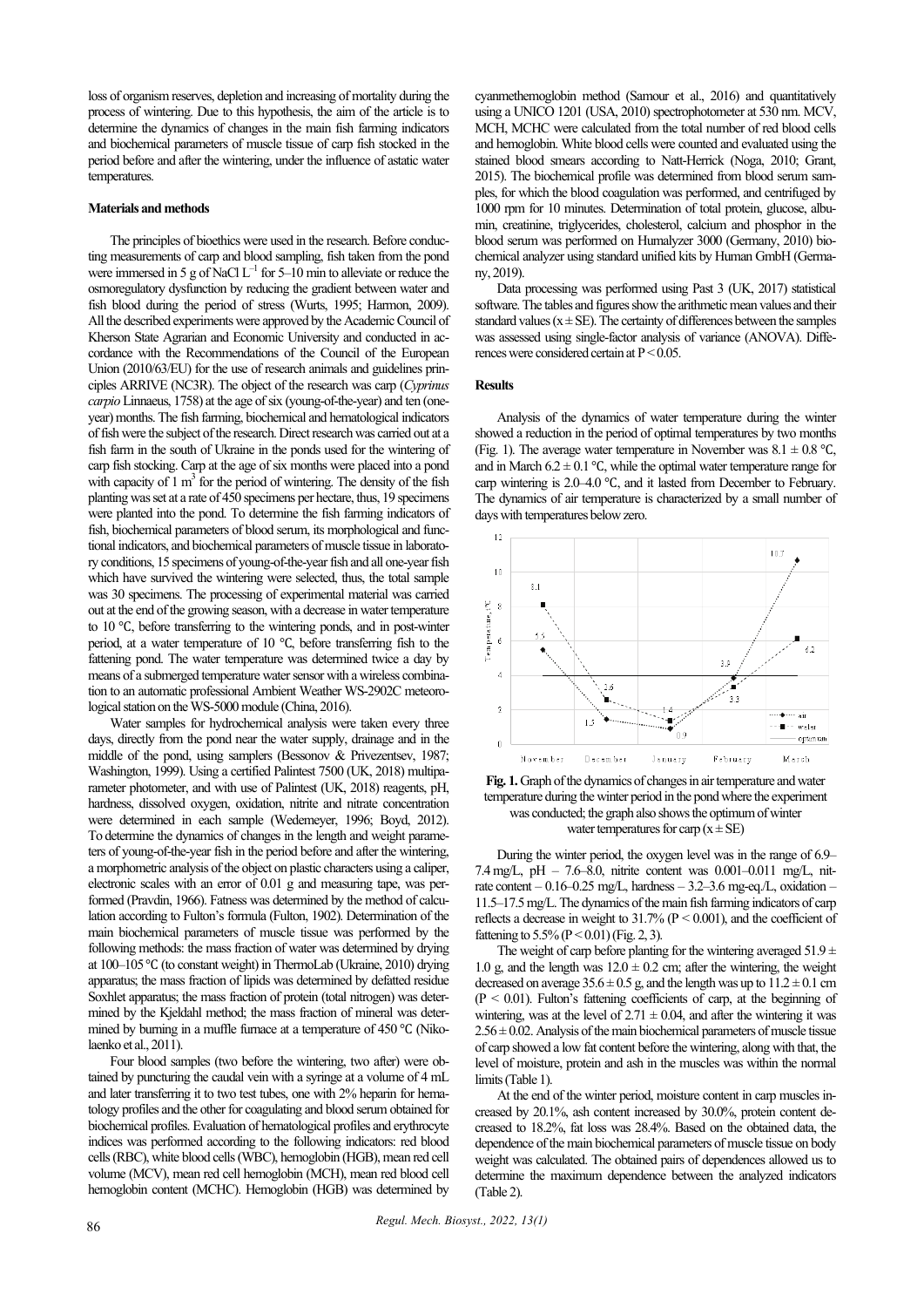# **Table 1**

Basic biochemical parameters of muscle tissue of carp (*Cyprinus carpio*) before the wintering at the age of 6 months and after the wintering at the age of 10 months (in % of raw material;  $x \pm SE$ , n = 30)

| <b>Biochemical</b><br>parameters | Before winter<br>(young-of-the-year) | After wintering<br>(one-year) |
|----------------------------------|--------------------------------------|-------------------------------|
| Moisture                         | $66.6 \pm 1.0$                       | $83.4 \pm 0.9$ ***            |
| Fat                              | $5.2 \pm 0.1$                        | $3.2 \pm 0.1***$              |
| Protein                          | $15.4 \pm 0.4$                       | $12.6 \pm 0.6$ ***            |
| Ash                              | $2.8 \pm 0.0$                        | $4.0 \pm 0.1$ ***             |

*Note*: in this and the following tables, statistically significant differences compared with indicators at the beginning of the experiment were considered:  $* - P \le 0.05$ ; \*\*  $P < 0.01$ ; \*\*\*  $-P < 0.001$ .



**Fig. 2.**The dynamics of changes in weight of carp (*Cyprinus carpio*) before the wintering at the age of 6 months (black column) and after the wintering at the age of 10 months (grey column):  $x \pm SE$ , n = 30; \*\*\*  $-P < 0.001$ 



**Fig. 3.**The dynamics of changes in fattening of carp according to Fulton's coefficient of fattening (*Cyprinus carpio*) before the wintering at the age of 6 months (black column) and after the wintering at the age of 10 months (grey column):  $x \pm SE$ ,  $n = 30$ ; \*\*  $-P < 0.01$ 

The approximation coefficient for polynomial trend model was in the range of 0.78–0.95, for logarithmic model – in the range of 0.63–0.84. This suggests that the degree of conformity of polynomial model to the original data is higher than the logarithmic one. Therefore, it is better to use a polynomial equation to describe the dependency of biochemical parameters of muscle tissue on carp weight.

The seasonality factor and temperature fluctuations affect the intensity of hematopoiesis, and on this basis, on dynamics of morphological and functional parameters of blood (Table 3).

## **Table 2**

The equation of polynomial and logarithmic correspondences for dependence of biochemical parameters of muscle tissue on body weight of carp (*Cyprinus carpio*)

|            | Indicators of dependence                   |                |                                 |                |  |
|------------|--------------------------------------------|----------------|---------------------------------|----------------|--|
| Parameters | polynomial                                 | coefficient of | logarithmic                     | coefficient of |  |
|            | equation of                                | approximation, | equation of                     | approximation, |  |
|            | connection                                 | $R^2$          | connection                      | $R^2$          |  |
| Moisture   | $y = 0.0064x^2 -$<br>$0.3206x +$<br>54.492 | 0.78           | $y = 10.788 \ln(x) +$<br>15.276 | 0.63           |  |
| Fat        | $y = 0.0004x^2 -$<br>$0.0201x +$<br>4.9827 | 0.85           | $y = 0.7267ln(x) +$<br>2.3761   | 0.67           |  |
| Protein    | $y = 0.0006x^2 +$<br>$0.0106x +$<br>12.814 | 0.91           | $y = 2.6133\ln(x) +$<br>49955   | 0.84           |  |
| Ash        | $y = 0.0006x^2 -$<br>$0.0283x +$<br>2.6208 | 0.95           | $y = 1.0132ln(x)$ -<br>1.0211   | 0.76           |  |

*Note*: y – biochemical parameters; x,  $x^2$  – fish weight; R-square for polynomial and logarithmic correspondences.

#### **Table 3**

The hematological profile and erythrocyte indices of carp (*Cyprinus carpio*) before the wintering at the age of 6 months and after the wintering at the age of 10 months ( $x \pm SE$ )

| Parameters                                       | Before winter       | After wintering      |
|--------------------------------------------------|---------------------|----------------------|
|                                                  | (young-of-the-year) | (one-year)           |
| Red blood cells, $\times$ 10 <sup>6</sup> /L     | $3.68 \pm 0.14$     | $3.46 \pm 0.11$      |
| White blood cells, $\times 10^3/L$               | $31.23 \pm 0.48$    | $44.20 \pm 0.70$ *** |
| Hemoglobin, g/L                                  | $93.42 \pm 0.29$    | $99.59 \pm 0.28***$  |
| Mean red cell volume, fL                         | $15.29 \pm 1.13$    | $12.45 \pm 1.23$     |
| Mean red cell hemoglobin, pg                     | $29.18 \pm 1.70$    | $33.27 \pm 2.22$     |
| Mean red blood cell hemoglobin<br>content, $g/L$ | $241.10 \pm 4.41$   | $247.67 \pm 6.93$    |
|                                                  |                     |                      |

*Note*: see Table 1.

After the wintering, the number of red blood cells decreased by 6.0%  $(P > 0.05)$ . As the temperature increased, the number of white blood cells increased by 29.3% ( $\overline{P}$  < 0.001), and also the hemoglobin level increased by  $6.2\%$  ( $P < 0.001$ ). At the same time, the degree of saturation of erythrocytes with hemoglobin (MCH), and the average concentration of hemoglobin in erythrocytes (MCHC) showed an increase with increasing of temperature by 12.3% ( $P < 0.001$ ) and by 2.6% ( $P < 0.001$ ). Against the background of increasing of hemoglobin content and concentration, the mean erythrocyte volume (MCV) decreases by 18.5%. Significant changes also occurred in the biochemical parameters of blood serum (Table 4).

## **Table 4**

The biochemical profile of carp (*Cyprinus carpio*) blood before the wintering at the age of 6 months and after the wintering at the age of 10 months  $(x \pm SE)$ 

| Parameters           | Before winter<br>(young-of-the-year) | After wintering<br>(one-year) |
|----------------------|--------------------------------------|-------------------------------|
| General protein, g/L | $55.60 \pm 1.66$                     | $5.90 \pm 0.14***$            |
| Albumin, $g/L$       | $17.51 \pm 0.36$                     | $2.70 \pm 0.39***$            |
| Creatinine, mol/L    | $0.01 \pm 0.00$                      | $0.25 \pm 0.00***$            |
| Glucose, mol/L       | $3.18 \pm 0.05$                      | $0.25 \pm 0.00$ ***           |
| Triglycerides, mol/L | $1.03 \pm 0.03$                      | $0.56 \pm 0.01***$            |
| Cholesterol, mol/L   | $4.79 \pm 0.05$                      | $3.89 \pm 0.01***$            |
| Calcium, mol/L       | $0.17 \pm 0.01$                      | $0.21 \pm 0.01*$              |
| Phosphorus, mol/L    | $0.64 \pm 0.01$                      | $1.06 \pm 0.02$ ***           |

# *Note*: see Table 1.

As a result of the reaction to the increase in temperature, the content of total protein in the blood serum decreased by  $89.\overline{4}\%$  (P < 0.001) after the wintering. Along with that, there was a significant decrease in albumin content by  $84.6\%$  (P < 0.001). After the wintering, in carp blood serum, there was an increase in creatinine by  $4.0\%$  (P < 0.001), calcium – by 19.0% ( $P < 0.05$ ), and phosphor – by 39.6% ( $P < 0.001$ ). After the winte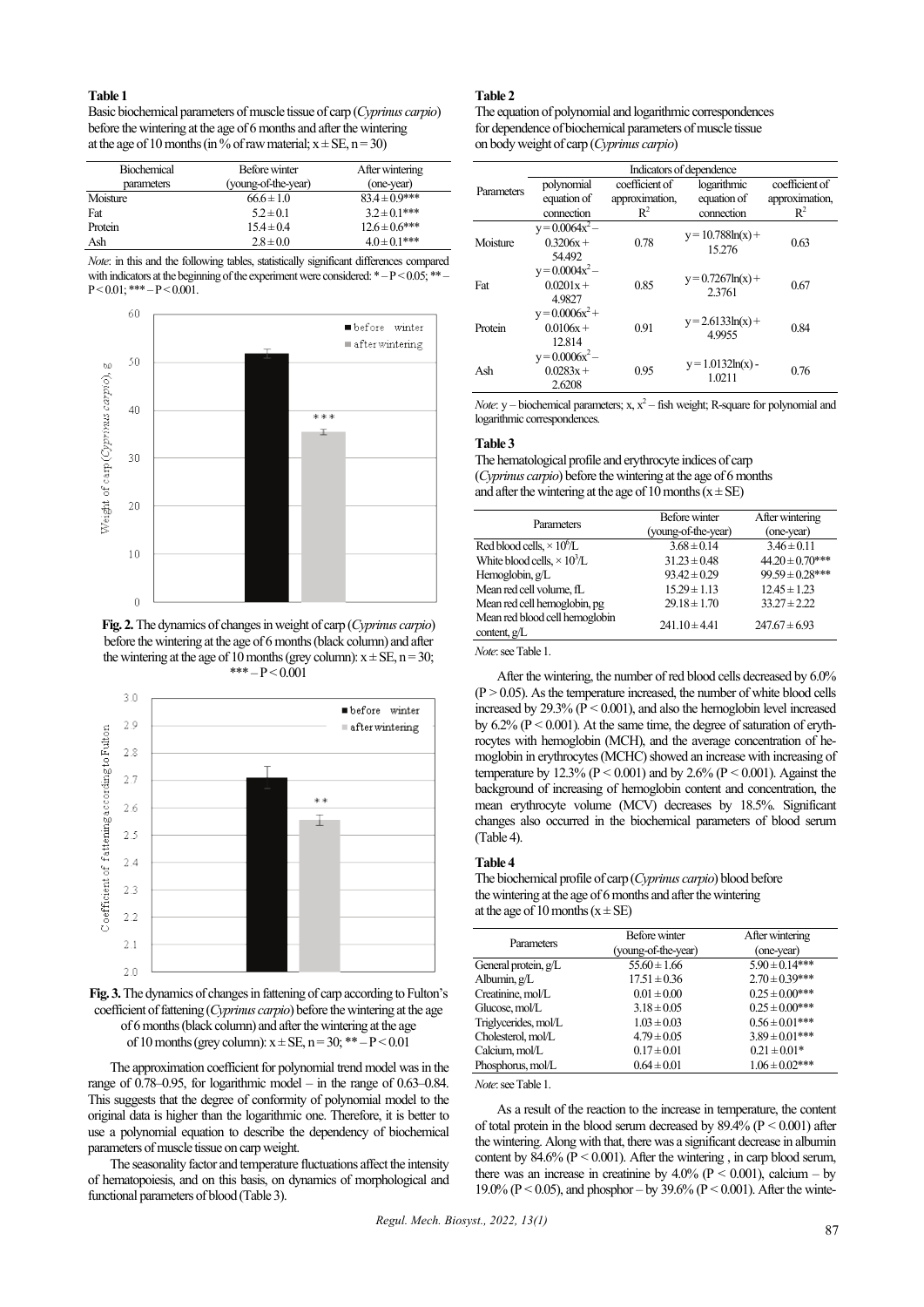ring, the content of triglycerides decreased by  $45.6\%$  ( $P < 0.001$ ), cholesterol – by  $18.8\%$  (P < 0.001), and glucose – by  $92.1\%$  (P < 0.001).

## **Discussion**

The results of the wintering depend on many abiotic factors of the environment, among which the water temperature is certainly one of the determinants, taking into account such characteristic as astaticism, which affects the behavioral responses of fish as poikilothermic animals. The ecological significance of water temperature is extremely high, as water is a habitat that directly affects the vital functions and metabolic processes in fish organism (Fang et al., 2010; Correia et al., 2018; Islam et al., 2020). As an environmental factor, temperature affects the speed and nature of various life processes, including respiration, growth, development against the background of dynamic changes in the environment. Studies conducted in previous years and analyzed materials indicate that, in the winter period, there is a slight but steady increase in air temperature, and, therefore, optimal winter water temperatures come quite late: in mid-December, when the water temperature reaches lower 4 ℃, while their increase is observed in late February (Tsurkan et al., 2018, 2020). In other words, the period, when the fish is in optimal winter temperatures, lasts only two months. Along with that, the need for food in the range of temperatures above the optimum, to some extent, remains, it means that, throughout the whole of November and March, young-of-the-year experience the period of "starvation metabolism". Under such conditions, against the background of actual lack of food, the mobility of fish begins, which is the cause of active consumption of fat reserves, weight loss and general depletion (Barton, 2002; Gosselin & Anderson, 2020).

To stabilize water temperature and create favourable wintering conditions, the ice cover of ponds is an important factor, playing a significant role in heat exchange between water and atmospheric air (Aslamov et al., 2014; Huang et al., 2019). The ice cover itself ensures stability of the water temperature during the whole winter, which allows young-of-the-year to effectively use the accumulated nutrients without increased energy losses. According to data presented of Tovstyk (1963), the period during which the ponds were covered with ice in the Steppe zone of Ukraine, was 150 days, notably, the thickness of the ice reached 1.0–1.5 m. Nowadays, the period of freezing over has been shortened four times, and the maximum ice thickness rarely reaches 10 cm (Tsurkan, 2021).

Regarding the hydrochemical parameters, we see that the mass fraction of oxygen dissolved in water, the active reaction of water and almost all other indicators meet the requirements for the wintering ponds (Kozlov, 1998). Along with this, the oxidation of water exceeds the optimal values, which is caused by the gradual accumulation of organic matter in the condition of actual absence of such technological component as the summering of ponds.

Planting density is another stress factor that affects the physiological state of carp during the wintering. According to fish farming and biological standards, the optimal planting density of young-of-the-year carp in wintering ponds for the south of Ukraine is 650 thousand specimens per hectare. Planting density affects the biochemical and hematological profiles of fish, as well as the yield of fish, which in the conditions of the modern climate change, astatic water temperatures and long-term starvation metabolism, can significantly reduce the yield of young-of-the-year fish after the wintering (Ashley, 2007; da Costa et al., 2019; Battisti et al., 2020). Therefore, as part of the experiment, the density of carp planting was reduced to 450 thousand specimens per hectare, which allowed us to eliminate the effect of negative factors.

Sufficiently high coefficients of fattening according to Fulton indicate a good physiological condition of carp before the wintering. During period of high temperatures, as a result of prolonged starvation metabolism, the active use of accumulated nutrients by carp leads to a sharp change in physiological state. If in the optimal wintering, the weight loss did not exceed 14%, then, in modern conditions, it is 30–32%, which leads not only to reduced yield of one-year carp after the wintering, but also to a sharp decrease in growth rate, disease resistance, general resistance of fish organism, and increase in mortality up to 40–50% in the second year of life.

During the winter, young-of-the-year fish consume nutrients that have been accumulated over the summer. Reduction of the fat content to 1% and protein to 8–6% leads to mortality of young-of-the-year fish in the ponds. When wintering in satisfactory conditions, protein loss should not exceed  $16\%$ , fat  $-30\%$ . If during the winter, young-of-the-year fish consume more than 35% protein and 60% fat, then this will lead not only to reduced yields of one-year fish after the wintering, but also to reduce in resistance of fish to diseases, overall endurance of organism, a sharp decrease in growth rate and increase of mortality of two-year fish by 40– 50% (Sakovskaja et al., 1991; Emil et al., 2021). During starvation, fish go through three phases: (I) a short transition phase, (II) a long phase of stable protein storage, in which the oxidizing fats are the main source of energy, and (III) a transition to protein mobilization as the main energy source. If the level of fat reserves in fish before the wintering is below the recommended norms, then the transition to the third phase occurs faster. In the carp used for the study, the fat content in the muscles before the wintering was lower than the recommended norms require, which caused a rapid transition to the third phase. As a result, the loss of protein and fat in oneyear carp reaches critical values, which clearly affects the overall physiological state of carp after the wintering and the overall yield (Cargnelli & Gross, 1997; Bar & Volkoff, 2013; Bar, 2014).

However, changes in erythrocyte level may be due to changes in the planting density as well as the effects of starvation metabolism and water temperatures (Dai et al., 2011; Pinho et al., 2016; Paredes-López et al., 2021). As a result of hematological studies, there is a tendency to decrease or increase in the parameters of erythrocyte indices in accordance with the erythrocyte profile of circulating blood of fish before and after the wintering. The value of erythrocyte volume index (MCV) in carp blood was lower after the wintering by 19% relatively to the parameters before the wintering. This demonstrates the activity of adaptive and compensatory processes and the level of neurohumoral regulation of carp organism (Hassan et al., 2022).

The number of leukocytes in blood is one of the indicators of the norm of physiological state of fish. In the spring, there is an increase in the number of leukocytes in carp blood. This may be due to the reaction of the fish to deterioration of living conditions, the presence of diseases, as well as rising water temperatures.

After the wintering, there is a significant decrease in protein content in the blood of carp, which indicates a decrease in the intensity of protein metabolism due to the cessation of feeding. Significant protein losses are associated with reduced vital capacity and may be accompanied by fish death. Low values indicate depletion, infectious diseases and kidney damage (Desmet & Blus, 2001).

Glucose is one of the most important components of the internal environment of vertebrates, it is consumed by the body directly, or being stored in organs and tissues as a reserve in the form of glycogen. Significant reduction of glucose in carp blood after the wintering indicates a lack of proper nutrition, reduced metabolism and high energy expenditure (Biktasheva, 2010).

Albumin, which is synthesized in the fish liver, is needed to maintain the osmotic balance, which provides the normal distribution of fluid between the blood vessels and extravascular space. The significant decrease of albumin in the blood of the studied fish, which is observed during the research, is due not so much to increased catabolism, but rather to reduced synthesis as a result of the use of necessary substrates for energy needs for fish adaptation to extreme environmental conditions. This situation leads to increased accumulation of water in tissues. Such condition, which is associated with protein deficiency, can be considered as starvation edema (Desmet & Blus, 2001).

The decreasing level of cholesterol in carp blood indicates the energy expenditure of body. Since triglycerides perform structural and energy function in cells, the dynamics of their changes in blood of the studied fish are similar to the dynamics of cholesterol.

Creatinine concentration increased significantly after the wintering, so this allows us to suggest that, due to early rise in water temperature in the wintering ponds, the motion activity (search for feed) increases in youngof-the-year fish (Hemingway & Scarnecchia, 2018).

Phosphorus in the blood serum is an indicator of phosphorus metabolism; the increase in its concentration indicates the need for optimal nutrition of fish during the first year of life in the breeding ponds. During the research, in the carp organism, there is a tendency to increase the con-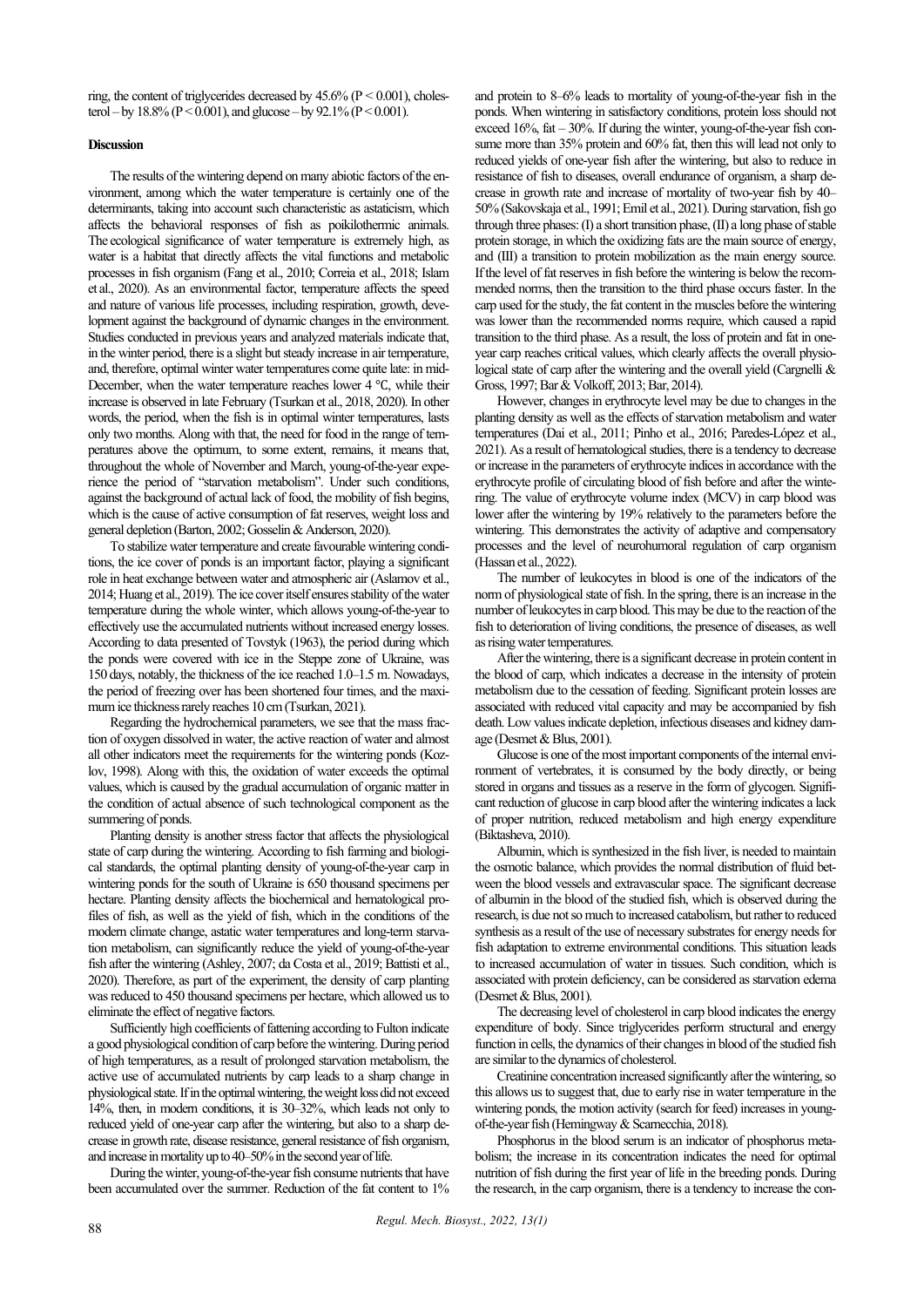tent of calcium in the blood after the wintering, which may be due to its accumulation in the bones against the background of starvation edema (Havird et al., 2020).

#### **Conclusion**

Under the influence of the climate change, there is a reduction in the period of the optimal water temperatures for carp. As a result of the research performed, it was found that, during the wintering, carp fish actively use the accumulated energy reserves, consequently, the percentage of fat and protein in the muscles was much lower than recommended. As a result of such changes, carp weight and fattening rate after the wintering have reached critical values. Hematological profile and erythrocyte indices point to the influence of starvation metabolism and the course of adaptive and compensatory processes, along with this, an increase in the number of leukocytes in the blood of carp indicates a deterioration of living conditions and rising water temperatures. The biochemical profile of the blood is characterized by a decrease in glucose, cholesterol and triglycerides, which indicates the active use of energy reserves of the organism.

#### **References**

- [Aidos, L., Cafiso, A., Bertotto, D., Bazzocchi, C., Radaelli, G., & Di Giancamillo, A.](http://doi.org/10.1111/jfb.14280)  [\(2020\). How different rearing temperatures affect growth and stress status of Sibe](http://doi.org/10.1111/jfb.14280)rian sturgeon *Acipenser baerii*[larvae. Journal of Fish Biology, 96\(4\), 913–924.](http://doi.org/10.1111/jfb.14280)
- [Angiulli, E., Pagliara, V., Cioni, C., Frabetti, F., Pizzetti, F., Alleva, E., & Toni, M.](http://doi.org/10.1038/s41598-020-62331-1)  [\(2020\). Increase in environmental temperature affects exploratory behaviour,](http://doi.org/10.1038/s41598-020-62331-1)  anxiety and social preference in *Danio rerio*[. Scientific Reports, 10\(1\), 5385.](http://doi.org/10.1038/s41598-020-62331-1)
- [Ashley, P. J. \(2007\). Fish welfare: Current issues in aquaculture. Applied Animal](http://doi.org/10.1016/j.applanim.2006.09.001)  [Behaviour Science, 104, 199–235.](http://doi.org/10.1016/j.applanim.2006.09.001)
- [Aslamov, I. A., Kozlov, V. V., Kirillin, G. B., Mizandrontsev, I. B., Kucher, K. M.,](http://doi.org/10.1016/j.jglr.2014.06.004)  [Makarov, M. M., & Granin, N. G. \(2014\). Ice-water heat exchange during ice](http://doi.org/10.1016/j.jglr.2014.06.004)  [growth in Lake Baikal. Journal of Great Lakes Research, 40\(3\), 599–607.](http://doi.org/10.1016/j.jglr.2014.06.004)
- [Bar, N. \(2014\). Physiological and hormonal changes during prolonged starvation in](http://doi.org/10.1139/cjfas-2013-0175)  fish. Canadian Journal of Fisheries and Aquatic Sciences, 71(10), 1447-1458.
- [Bar, N., & Volkoff, H. \(2012\). Adaptation of the physiological, endocrine, and](http://doi.org/10.1007/978-3-642-29056-5_6)  [digestive system functions to prolonged food deprivation in fish. In: McCue, M.](http://doi.org/10.1007/978-3-642-29056-5_6)  [\(Ed.\). Comparative physiology of fasting, starvation, and food limitation. Sprin](http://doi.org/10.1007/978-3-642-29056-5_6)oer Berlin, Heidelberg.
- Bardin, M. J., Ran'kova, J. J., Platova, T. V., Samohina, O. F., Sidorenkov, N. S., Golubev, A. D., Borshh, S. V., Zhemchugova, T. R., Treshhilo, L. I., Komarovskaja, E. V., Dolgih, S. A., Smirnova, E. J., Beldeubaev, E. E., Hudjakova, T. V., Zhanibekuly, D., Kretova, Z. A., Zautseva, I. B., & Petrosjan, Z. (2020). Svodnoe ezhegodnoe soobshchenie o sostoyanii i izmenenii klimata na territoriyakh gosudarstv-uchastnikov SNG za 2019 god [Consolidated annual report on the state and climate change in the territories of the CIS member states for 2019]. The North EurAsia Climate Centre, Moscow (in Russian).
- [Barton, B. A. \(2002\). Stress in fishes: A diversity of responses with particular refe](http://doi.org/10.1093/icb/42.3.517)[rence to changes in circulating corticosteroids. Integrative and Comparative Bio](http://doi.org/10.1093/icb/42.3.517)[logy, 42\(3\), 517–525.](http://doi.org/10.1093/icb/42.3.517)
- [Battisti, E. K., Rabaioli, A., Uczay, J., Sutili, F. J., & Lazzari, R. \(2020\). Effect of](http://doi.org/10.1016/j.aquaculture.2020.735213)  [stocking density on growth, hematological and biochemical parameters and an](http://doi.org/10.1016/j.aquaculture.2020.735213)[tioxidant status of silver catfish \(](http://doi.org/10.1016/j.aquaculture.2020.735213)*Rhamdia quelen*) cultured in a biofloc system. [Aquaculture, 524, 735213.](http://doi.org/10.1016/j.aquaculture.2020.735213)
- Bessonov, N. M., & Privezentsev, Y. A. (1987). Rybohozjajstvennaja gidrohimija [Fishery hydrochemistry]. Agropromizdat, Moscow (in Russian).
- Biktasheva, F. H. (2010). Biohimicheskie pokazateli krovi ryb ozera Аsylykul' (Rossija, Respublika Bashkortostan) [Blood biochemical parameters of fish from lake Asylykul (Russia, Republic of Bashkortostan)]. International Journal of Applied and Fundamental Research, 9, 107–108 (in Russian).
- [Boychenko, S., Voloshchuk, V., Movchan, Y., Serdjuchenko, N., Tkachenko, V.,](http://doi.org/10.18372/2306-1472.69.11061)  [Tyshchenko, O., & Savchenko, S. \(2016\). Features of climate change on](http://doi.org/10.18372/2306-1472.69.11061)  [Ukraine: Scenarios, consequences for nature and agroecosystems. Proceedings](http://doi.org/10.18372/2306-1472.69.11061)  [of the National Aviation University, 69\(4\), 96–113.](http://doi.org/10.18372/2306-1472.69.11061)
- Boyd, C. (2012). Water quality. In: Lucas, J. S., & Southgate, P. C. (Eds.). Aquaculture: Farming aquatic animals and plants. Wiley-Blackwell, Oxford. Pp. 52–83.
- [Cargnelli, L. M., & Gross, M. R. \(1997\). Notes: Fish energetics: Larger individuals](http://doi.org/10.1577/1548-8659(1997)126%3c0153:NFELIE%3e2.3.CO;2)  [emerge from winter in better condition. Transactions of the American Fisheries](http://doi.org/10.1577/1548-8659(1997)126%3c0153:NFELIE%3e2.3.CO;2)  Society, 126(1), 153-156.
- [Christensen, E. A. F., Norin, T., Tabak, I., van Deurs, M., & Behrens, J. W. \(2021\).](http://doi.org/10.1242/jeb.237669)  [Effects of temperature on physiological performance and behavioral thermore](http://doi.org/10.1242/jeb.237669)[gulation in an invasive fish, the round goby. Journal of Experimental Biology,](http://doi.org/10.1242/jeb.237669)  [224\(1\), jeb237669.](http://doi.org/10.1242/jeb.237669)
- [Chung, M., Jorgensen, K. M., Trueman, C. N., Knutsen, H., Jorde, P. E., &](http://doi.org/10.1111/oik.07647)  [Gronkjær, P. \(2021\). First measurements of field](http://doi.org/10.1111/oik.07647) metabolic rate in wild juvenile

[fishes show strong thermal sensitivity but variations between sympatric eco](http://doi.org/10.1111/oik.07647)[types. Oikos, 130\(2\), 287–299.](http://doi.org/10.1111/oik.07647) 

- [Claver, J. A., & Quaglia, A. I. E. \(2009\). Comparative morphology, development,](http://doi.org/10.1053/j.jepm.2009.04.006)  [and function of blood cells in no mammalian vertebrates. Topics in Medicine](http://doi.org/10.1053/j.jepm.2009.04.006)  [and Surgery, 18, 87–97.](http://doi.org/10.1053/j.jepm.2009.04.006)
- [Correia, D., David, L. H. C., Pinho, S. M., Costa-Filho, J., Emerenciano, M. G. C., &](http://doi.org/10.4025/actascianimsci.v40i1.39766)  [de Mello, G. L. \(2018\). Performance of fat snook juveniles reared at different](http://doi.org/10.4025/actascianimsci.v40i1.39766)  [temperatures. Acta Scientiarum, Animal Sciences, 40\(1\), e39766.](http://doi.org/10.4025/actascianimsci.v40i1.39766)
- [Cortès, M., Turco, M., Ward, P., Sánchez-Espigares, J. A., Alfieri, L., & Carmen Llasat,](http://doi.org/10.5194/nhess-19-2855-2019)  [M. \(2019\). Changes in flood damage with global warming on the eastern coast of](http://doi.org/10.5194/nhess-19-2855-2019)  [Spain. Natural Hazards and Earth System Sciences, 19\(12\), 2855–2877.](http://doi.org/10.5194/nhess-19-2855-2019)
- [Da Costa, O. T. F., Dias, L. C., Malmann, C. S. Y., Ferreira, C. A. L., Carmo, I. C.,](http://doi.org/10.1016/j.aquaculture.2018.09.040)  [Wischneski, A. G., Souza, R. L., Cavaiero, B. A. S., Lameiras, J. L. V., & San](http://doi.org/10.1016/j.aquaculture.2018.09.040)[tos, M. C. \(2019\). The effects of stocking density on the hematology, plasma](http://doi.org/10.1016/j.aquaculture.2018.09.040)  [protein profile and immunoglobulin production of juvenile tambaqui \(](http://doi.org/10.1016/j.aquaculture.2018.09.040)*Colossoma macropomum*[\) farmed in Brazil. Aquaculture, 499, 260–268.](http://doi.org/10.1016/j.aquaculture.2018.09.040)
- [Dai, W., Wang, X., Guo, Y., Wang, Q., & Ma, J. \(2011\). Growth performance, he](http://doi.org/10.5897/AJAR11.1278)[matological and biochemical responses of African catfish \(](http://doi.org/10.5897/AJAR11.1278)*Clarias gariepinus*) [reared at different stocking densities. African Journal of Agricultural Research,](http://doi.org/10.5897/AJAR11.1278)  [6, 6177–6182.](http://doi.org/10.5897/AJAR11.1278)
- [De Smet, H., & Blust, R. \(2001\). Stress responses and changes in protein-metabolism](http://doi.org/10.1006/eesa.2000.2011)  in carp *Cyprinus carpio* [during cadmium exposure. Ecotoxicology and Envi](http://doi.org/10.1006/eesa.2000.2011)[ronmental Safety, 48\(3\), 255–262.](http://doi.org/10.1006/eesa.2000.2011)
- [Emil, A. F. C., Tommy, N., Iren, T., Mikael, D., & Jane, W. B. \(2021\). Effects of](http://doi.org/10.1242/jeb.237669)  [temperature on physiological performance and behavioral thermoregulation in](http://doi.org/10.1242/jeb.237669)  [an invasive fish, the round goby. Experimental Biology, 224\(1\), jeb237669.](http://doi.org/10.1242/jeb.237669)
- [Fang, J., Tian, X., & Dong, S. \(2010\). The influence of water temperature and ration](http://doi.org/10.1016/j.aquaculture.2009.11.026)  [on the growth, body composition and energy budget of tongue sole \(](http://doi.org/10.1016/j.aquaculture.2009.11.026)*Cynoglossus semilaevis*[\). Aquaculture, 299, 106–114.](http://doi.org/10.1016/j.aquaculture.2009.11.026)
- Fulton, T. W. (1902). The rate of growth of fishes. Annual report of the Fishery Board for Scotland, 3, 326–446.
- [Gosselin, J. L., & Anderson, J. J. \(2020\). Step-patterned survivorship curves: Mortali](http://doi.org/10.1371/journal.pone.0233699)[ty and loss of equilibrium responses to high temperature and food restriction in](http://doi.org/10.1371/journal.pone.0233699)  juvenile rainbow trout (*Oncorhynchus mykiss*[\). PLoS One, 15\(5\), e0233699.](http://doi.org/10.1371/journal.pone.0233699)
- [Grant, K. R. \(2015\). Fish hematology and associated disorders. Exotic Animal Prac](http://doi.org/10.1016/j.cvex.2014.09.007)[tice, 18\(1\), 83–103.](http://doi.org/10.1016/j.cvex.2014.09.007)
- [Harmon, T. S. \(2009\). Methods for reducing stressors and maintaining water quality](http://doi.org/10.1111/j.1753-5131.2008.01003.x)  [associated with live fish transport in tanks: A review of the basics. Reviews in](http://doi.org/10.1111/j.1753-5131.2008.01003.x)  [Aquaculture, 1, 58–66.](http://doi.org/10.1111/j.1753-5131.2008.01003.x)
- [Hassan, S. M., Rashid, M. S., Muhaimeed, A. R., Madlul, N. S., Al-Katib, M. U., &](http://doi.org/10.1016/j.aquaculture.2021.737630)  [Sulaiman, M. A. \(2022\). Effect of new filtration medias on water quality, bio](http://doi.org/10.1016/j.aquaculture.2021.737630)[mass, blood parameters and plasma biochemistry of common carp \(](http://doi.org/10.1016/j.aquaculture.2021.737630)*Cyprinus carpio*[\) in RAS. Aquaculture, 548\(1\), 737630.](http://doi.org/10.1016/j.aquaculture.2021.737630)
- [Havird, J. C., Neuwald, J. L., Shah, A. A., Mauro, A., Marshall, C. A., & Ghalambor,](http://doi.org/10.1111/1365-2435.13534)  [C. K. \(2020\). Distinguishing between active plasticity due to thermal acclima](http://doi.org/10.1111/1365-2435.13534)tion and passive plasticity due to  $Q_{10}$  [effects: Why methodology matters. Func](http://doi.org/10.1111/1365-2435.13534)[tional Ecology, 34\(5\), 1015–1028.](http://doi.org/10.1111/1365-2435.13534)
- [Hébert, I., & Dunlop, E. S. \(2020\). Temperature response in the physiology and](http://doi.org/10.1016/j.jglr.2020.01.012)  [growth of lake trout strains stocked in the Laurentian Great Lakes. Journal of](http://doi.org/10.1016/j.jglr.2020.01.012)  [Great Lakes Research, 46\(2\), 366–375.](http://doi.org/10.1016/j.jglr.2020.01.012)
- [Hemingway, R. J., & Scarnecchia, D. L. \(2018\). Lipid acquisition and retention in](http://doi.org/10.1111/jai.13580)  [tissues of spawning adult paddlefish](http://doi.org/10.1111/jai.13580) *Polyodon spathula* (Walbaum, 1792) in re[lation to extended and compressed life history patterns in two river-reservoir](http://doi.org/10.1111/jai.13580)  [systems. Journal of Applied Ichthyology, 34\(1\), 42–48.](http://doi.org/10.1111/jai.13580)
- [Huang, W., Zhang, J., Leppäranta, M., Li, Z., Cheng, B., & Lin, Z. \(2019\). Thermal](http://doi.org/10.1016/j.jhydrol.2019.124122)  [structure and water-ice heat transfer in a shallow ice-covered thermokarst lake in](http://doi.org/10.1016/j.jhydrol.2019.124122)  [central Qinghai-Tibet Plateau. Journal of Hydrology, 578, 124122.](http://doi.org/10.1016/j.jhydrol.2019.124122)
- [Islam, M. J., Slater, M. J., & Kunzmann, A. \(2020\). What metabolic, osmotic and](http://doi.org/10.1016/j.scitotenv.2020.141458)  [molecular stress responses tell us about extreme ambient heatwave impacts in](http://doi.org/10.1016/j.scitotenv.2020.141458)  [fish at low salinities: the case of European seabass,](http://doi.org/10.1016/j.scitotenv.2020.141458) *Dicentrarchus labrax*. [Science of the Total Environment, 749, 141458.](http://doi.org/10.1016/j.scitotenv.2020.141458)
- [Jo, S., Ahn, J. B., Cha, D. H., Min, S. K., Suh, M. S., Byun, Y. H., & Kim, J. U.](http://doi.org/10.1029/2019GL085452)  [\(2019\). The Köppen-Trewartha climate-type changes over the CORDEX-East](http://doi.org/10.1029/2019GL085452)  [Asia phase 2 domain under 2 and 3 °C global warming. Geophysical Research](http://doi.org/10.1029/2019GL085452)  [Letters, 46\(23\), 14030–14041.](http://doi.org/10.1029/2019GL085452)
- [Khalko, V., & Sherysheva, N. \(2018\). Changes in lipid composition in Amur](http://doi.org/10.1134/S1995082918030045)  sleeper *Percottus glenii* [\(Dybowski, 1877\) yearlings depending on body](http://doi.org/10.1134/S1995082918030045)  [length in the floodplain lake Krugloye \(Saratov reservoir\). Inland Water Bio](http://doi.org/10.1134/S1995082918030045)[logy, 11\(3\), 344–348.](http://doi.org/10.1134/S1995082918030045)
- Kozlov, V. I. (1998). Spravochnik fermera-rybovoda [A farmer-fish breeder's guide]. VNIRO Publishing House, Moscow (in Russian).
- Masson-Delmotte, V., Zhai, P., Pörtner, H. O., Roberts, D., Skea, J., Shukla, P. R., Pirani, A., Moufouma-Okia, W., Péan, C., Pidcock, R., Connors, S., Matthews, J. B. R., Chen, Y., Zhou, X., Gomis, M. I., Lonnoy, E., Maycock, T., Tignor, M., & Waterfield, T. (2018). Global warming of 1.5°C. An IPCC special report on the impacts of global warming of 1.5°C above pre-industrial levels and related global greenhouse gas emission pathways, in the context of strengthening